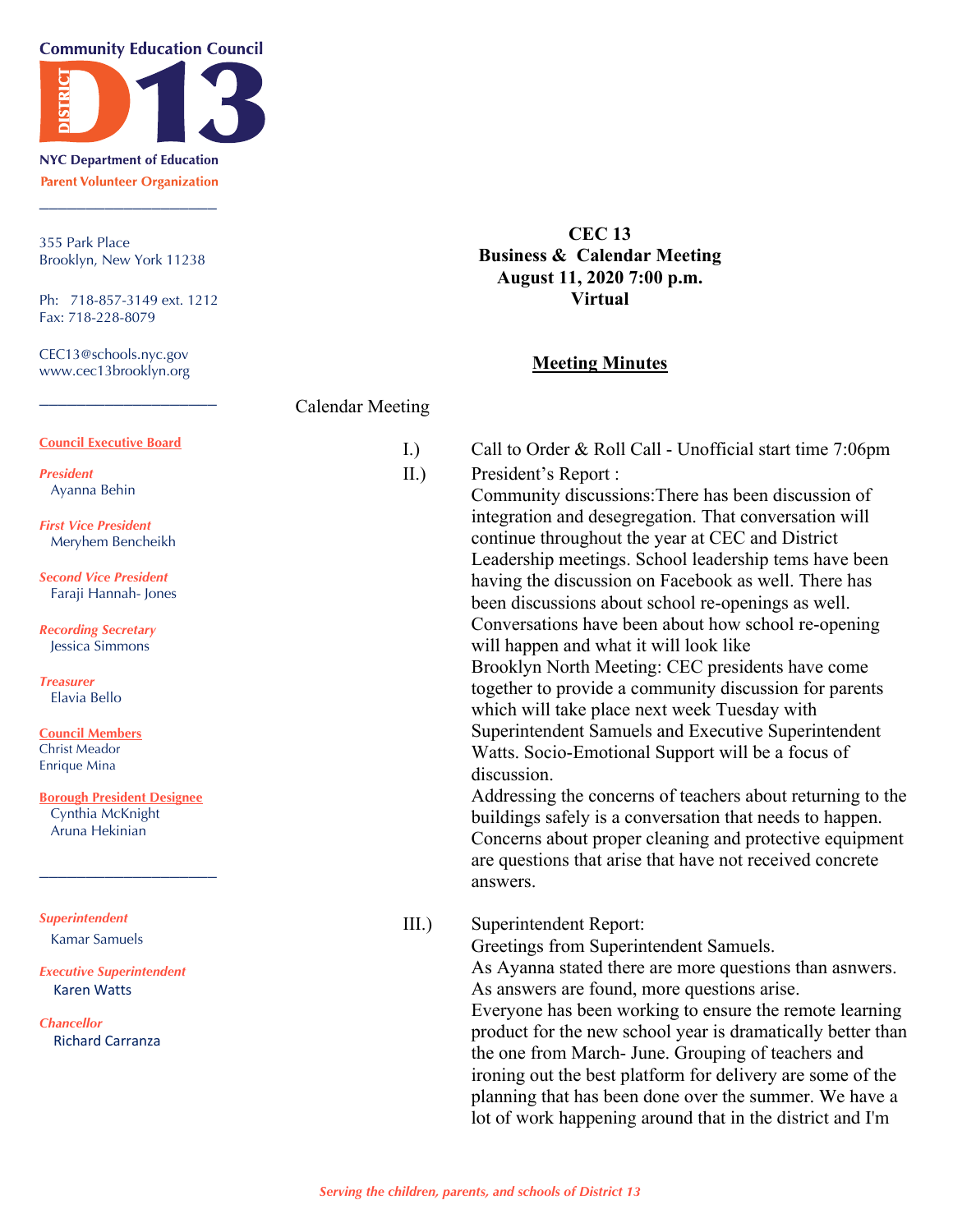pretty pleased that how our principles are approaching that work. There is still a concern about how many people will sign up for live instruction which will impact how live instruction will be delivered. There are still time for students to opt into blended or 100% remote instruction.

The next thing is how many teachers are going to ask for an accommodation right to to work from home remotely. There are 75% of teacher accommodations requests. These are rquests. One school in the district has 50% requests. This impacts the principals' ability to create an instruction plan. Building maintenance, bathrooms and air quality are additional concerns for re-opening as well.

Questions and Discussion from CEC Members

Recording Secretary Jessica Simmons question: What can we say to families to let them know it's going to be better besides just hearing everyone say it's going to be better. And then secondly, a question, specific to dual language and I, as a former principal understand that staffing wise schools cannot staff a dual language program in person and remotely.But I hear a lot of discussion with the dual language families who want to choose remote, but they're not going to get the dual language and families that want to make sure when their kids in school, they get the dual language and that's down here in the priority of things after safety and education and students with special needs, but I didn't know if you have la quick answer for that as well that we can share back with families.

Response from Superintendent Samuels

Superintendent Samuels stated that the plan is to follow through with the commitments of live instruction. There are documents that outline the commitments. A lot of students are getting what they need. The new commitments can be shared with the CEC. The Chancellor released communication about the commitments.

Deputy Superintennt Meghan Dunn commented:

I don't have answers around like the dual language, I think, though, in terms of thinking about like the do we like commitments are also are things like being made it to make sure that like there was more. Online Resources that curriculum is online and like principles have choice over this because they choose their curriculum. But more as as being given to principles to work with so that they're able to provide a richer experience for students who are blended or remote or whatever you choose. Yeah.

1st Vice President Faraji Hannah Jones voiced concern about the focus on dual language and stated the focus should remain on education equity as some schools in the district do not have access to adequate education needs.

Discussion continued about re-opening plans, equity concerns and how to best support students and concerned parents. Discussion included signing an existing petition or adding on to it to delay the start of schools.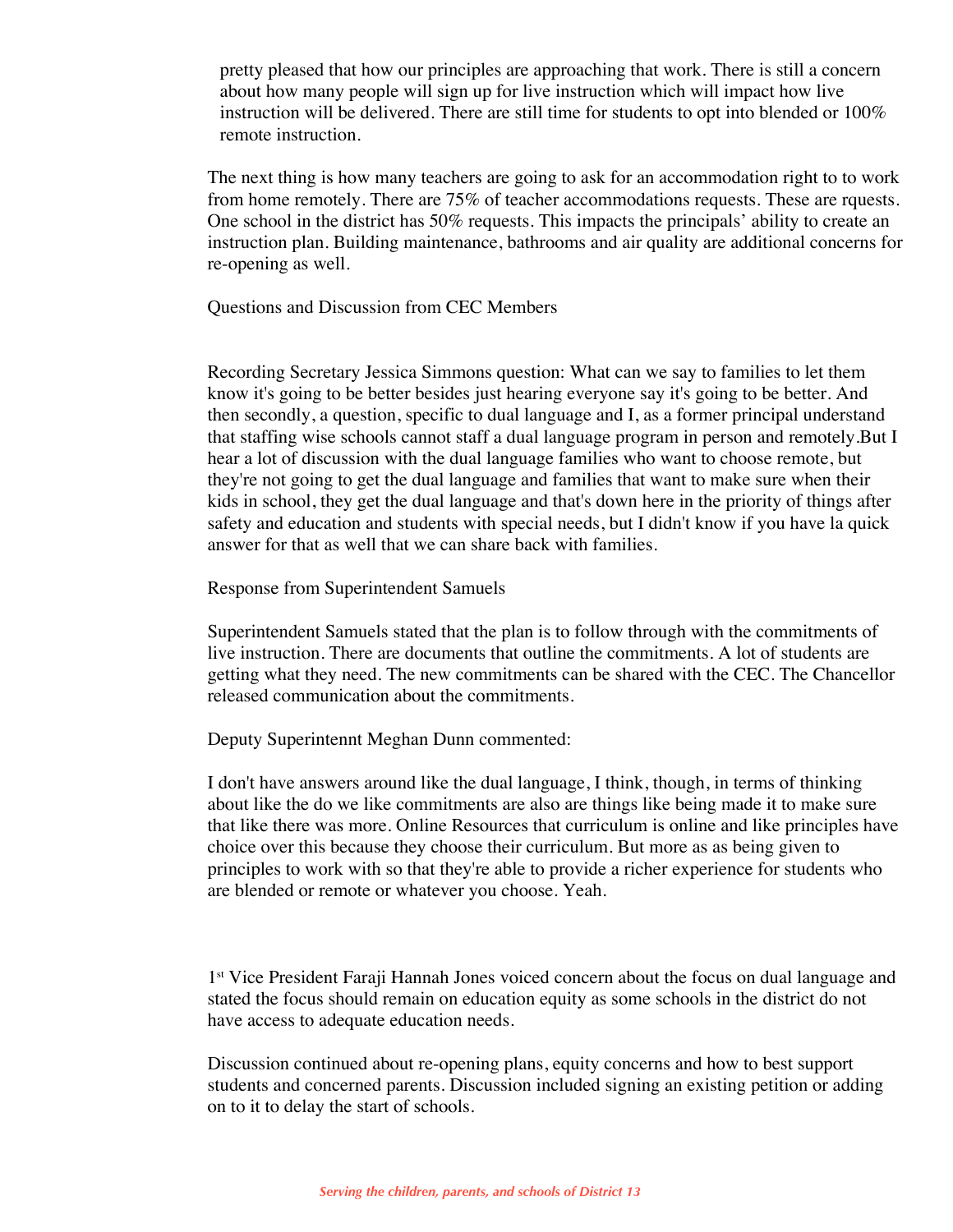I.) CEC 13 Member Vacancies:

CEC has member vacancies. One regular member and one Multi Lingual Learner. Faraji Hannah-Jones asked a question about a candidate that had been previously interviewed. Ayanna Behin responded that there were follow up questions that needed to be answered. This would take place in a special meeting and then the CEC would vote on the member. There is also a vacancy for a high school student the CEC is seeking to fill.

## II.) Public Comment

Question raised is there funding for bulk purchase of supplies to provide for needy families. Response from President Ayanna Behin: That is a great considereation and the budget will be discussed tonight. The CEC can potentially facilitate the process of supply donations and how it can be distributed throughout the district.

Family Leadership Coordinator Lorrie Ayers stated there are donations coming to three schools. She is hopeful that more donations will come in to support more students in the district who are in need.

Discussion continued about engaging the community through District Family Day which is an annual event that may now happen virtually this year.

Acknowledgement of Dpac President Ben Greene.

Public comment from Zac Martin, a parent of a PS 133 student about socio-emotional support and families sharig their gifts and capacities to support the D13 community.

III.) Adjournment 8:15pm

## Business Meeting

I.) Call to Order & Roll Call: Faraji Hannah-Jones, Meryem Bencheikh, Cynthia McKnight, Elavia Bello, Ayanna Behin and Jessica Simmons

II.) Approval of July Meeting Minutes: Motion to approve minutes made by Jessica Simmons and second by Elavia Bello. Unanimous approval.

III.) Budget Update: Treasurer Elavia Bello gave an update on the budget. The budget remains unchanged from the intial budget voted on. Elavia met with CEC 13 AA Chivon Anderson to discuss the budget and review budget from previous years. She suggested being strategic about spending funds. Suggestions for spending include workshops, panels, equity and wellness education and IEPs having experts in the field to come in and help parents. During this time of transition the CEC website will be optimized as well as Facebook and Twitter. In comparison to other districts the budget spending is comparable to the spending in other districts.

- IV.) Agenda for September meeting: Discussion about having one meeting in September to accommodate school openings and designating two meetings a month. One meeting will focus on CEC business and the second meeting will be the calendar meeting. Discussion continued about how best to structure calendar meetings with a suggestion to continue break out groups to foster community discussions and engagement.
- VI.) Adjournment: Adjournment 8:31pm